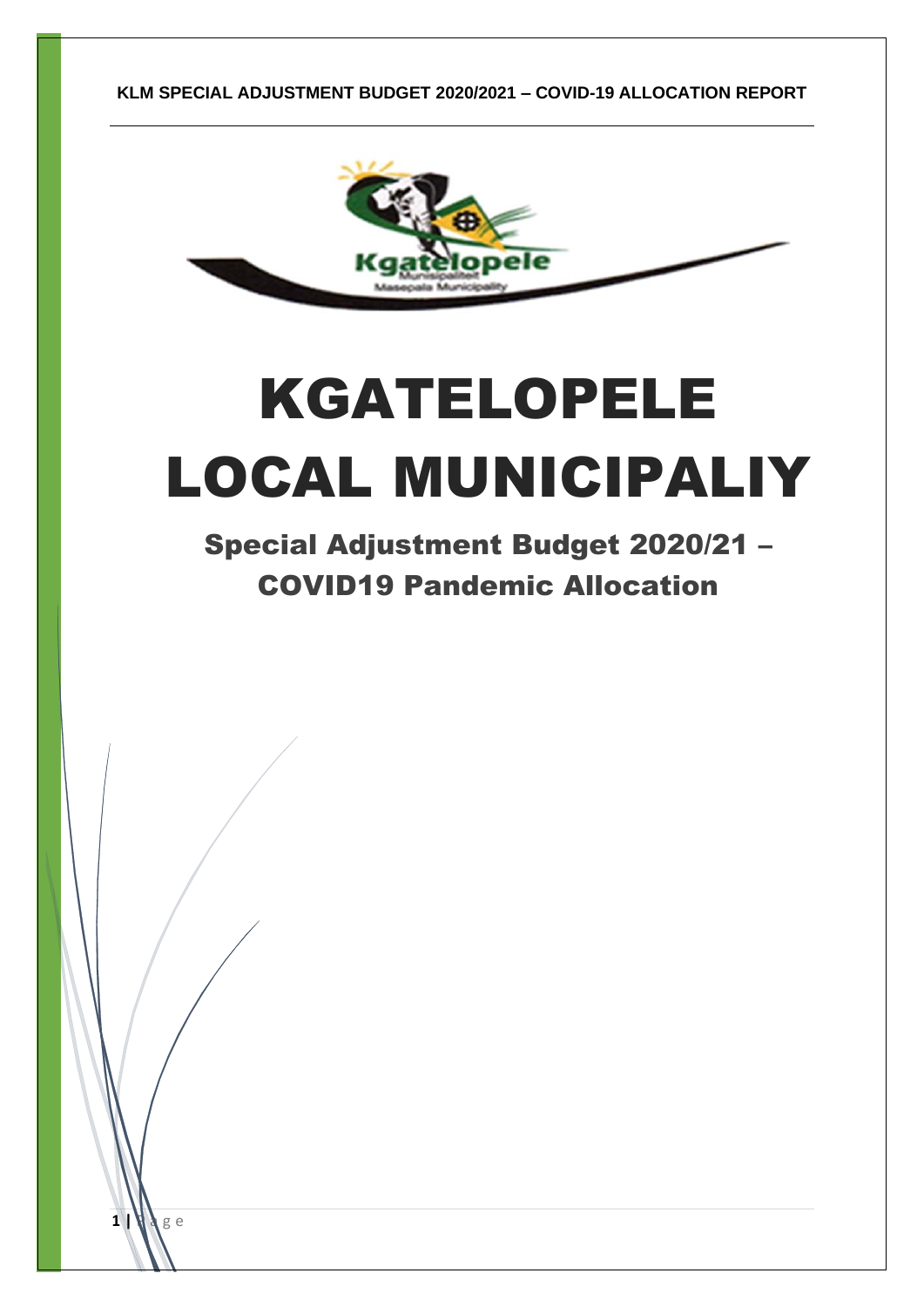## **Contents**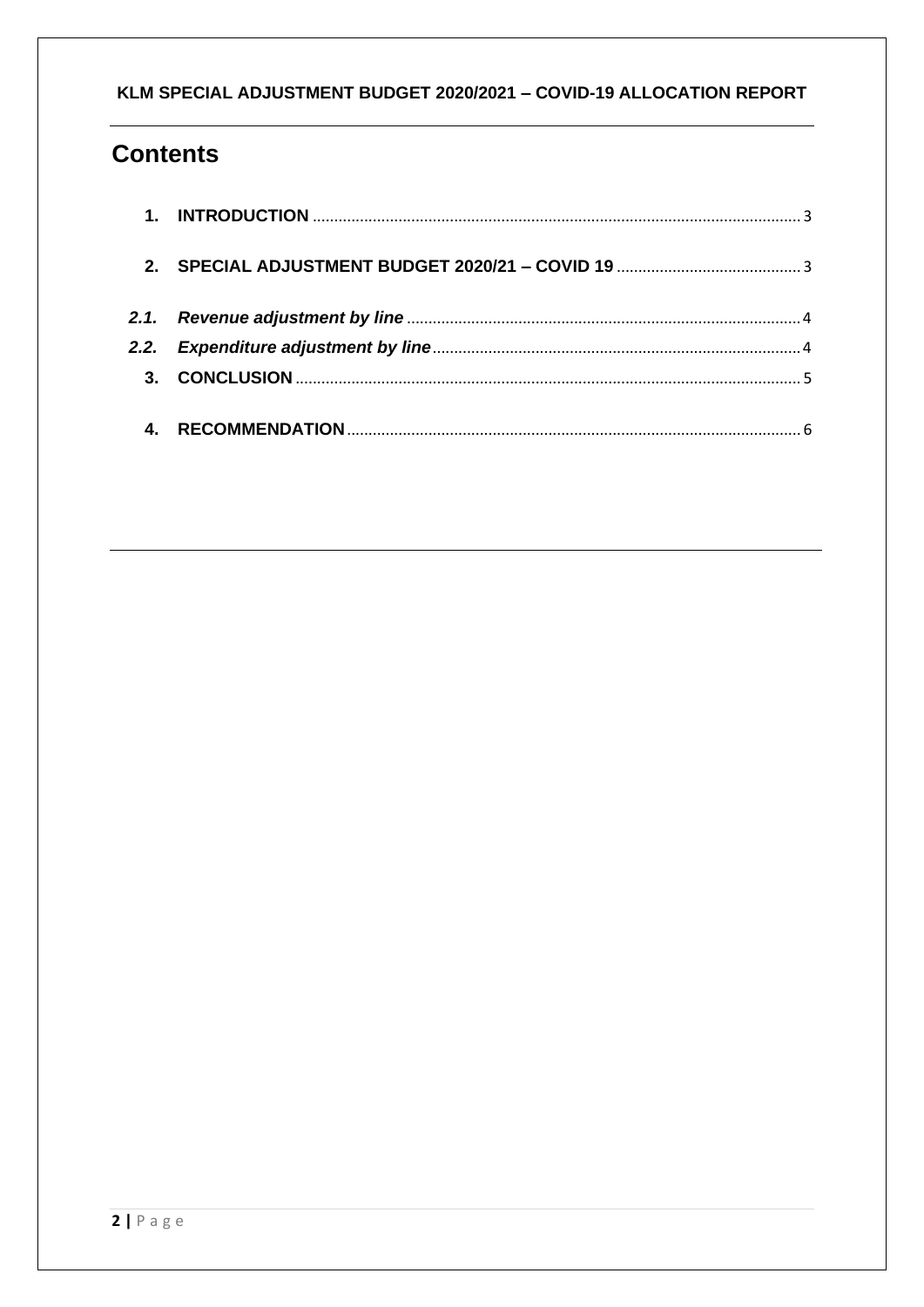## <span id="page-2-0"></span>**1. INTRODUCTION**

The 2020 National Supplementary Budget was delivered by the Minister of Finance in Parliament on 24 June 2020. The 2020 Supplementary Budget responds to the COVID19 pandemic and its impact on the economy. This includes the additional allocation for local government announced by the President to assist in funding COVID-19 expenditure. In terms of Section 28(2)(b) of the Municipal Finance Management Act, 2003 (Act No. 56 of 2003) (MFMA) and Section 23(3) of the Municipal Budget and Reporting Requirements (MBRR), municipalities must adjust their 2020/21 MTREF budgets to account for the revised funding allocations that were made available. Also, municipalities should use this adjustment budget process to reprioritise the 2020/21 budgets to respond to the impact of the COVID-19 pandemic on the budgets.

This additional Equitable Share allocation is a national government response to the Pandemic. You would recall that before COVID-19 pandemic allocation for 2020/21 had already been concluded, then the Pandemic came, as a result National Government had to respond to the COVID-19 expenditure pressures that were experienced by municipalities. The response included the R11 billion additional allocation to local government and the reprioritisation of the already allocated infrastructure projects grants, where municipalities could use some infrastructure projects up to 10% (refer to page 37 of the DoRA Amendment Bill) to respond to the COVID-19 expenditure pressures.

## <span id="page-2-1"></span>**2. SPECIAL ADJUSTMENT BUDGET 2020/21 – COVID 19**

The Municipal SCOA Circular No. 9 issued by National Treasury provide guidance to municipalities on how to report on the COVID-19 specific funding allocations and expenditure using the Municipal Chart of Accounts (mSCOA). This circular must be read in conjunction within the framework of the Disaster Management Act, 2002, all applicable COVID-19 Regulations and circulars (in particular the annexure to MFMA Circular No. 99 dated 8 April 2020) and the National Treasury Instruction No. 05 of 2020/21.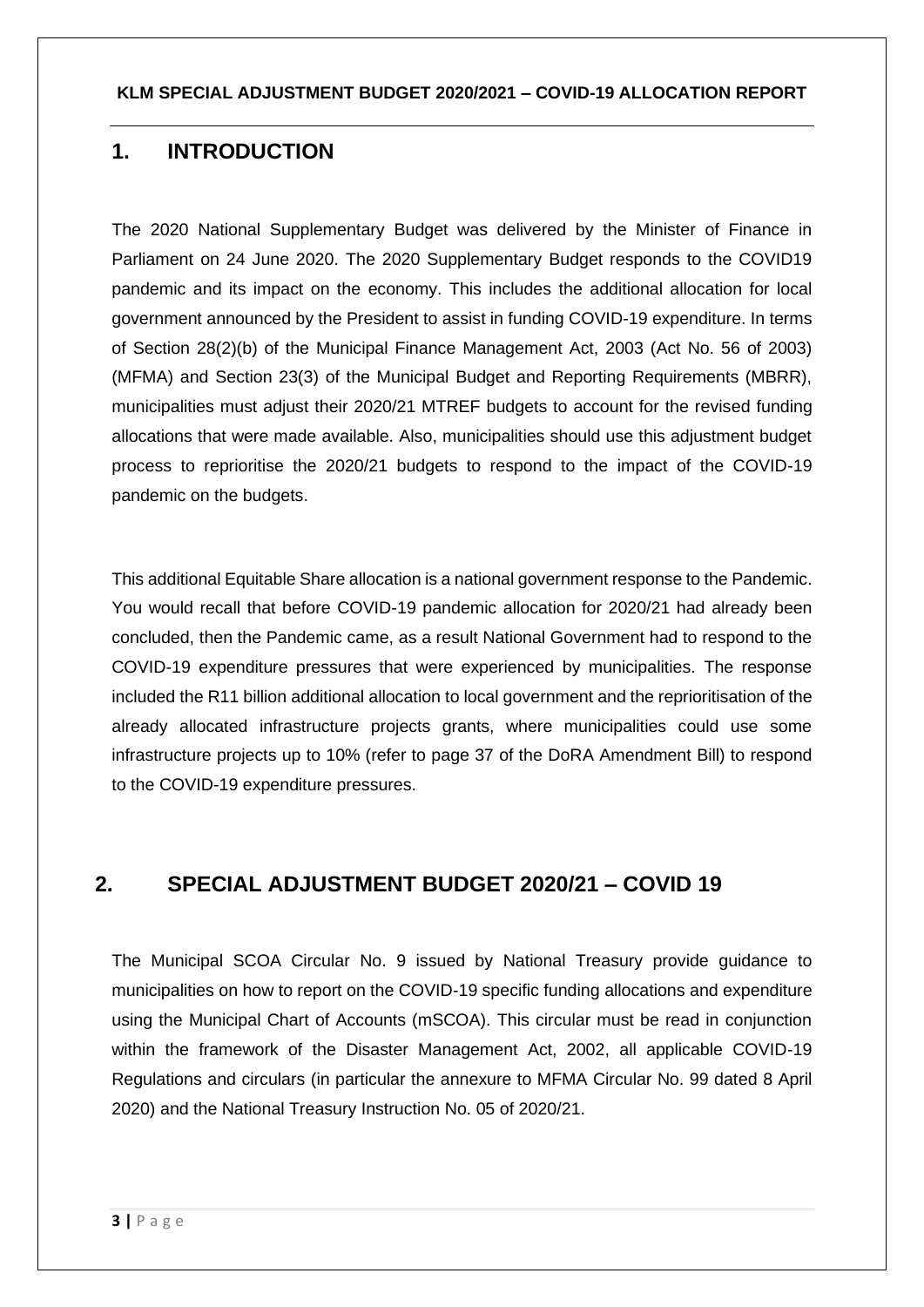Specific guidelines are provided to budget for the impact of the COVID-19 pandemic. The table below is the proposed adjustment for the 2020/2021 budget as per the guidelines of the Municipal SCOA Circular No. 9.

|                                    | 2020/2021                               |                              |                                                                |
|------------------------------------|-----------------------------------------|------------------------------|----------------------------------------------------------------|
| <b>DESCRIPTION</b>                 | <b>ORIGINAL BUDGET</b><br><b>R</b> '000 | <b>ADJUSTMENTS</b><br>R '000 | <b>SPECIAL</b><br><b>ADJUSTMENT</b><br><b>BUDGET</b><br>R '000 |
|                                    |                                         |                              |                                                                |
| <b>Total Revenue</b>               |                                         |                              |                                                                |
| (Excluding Capital Transfers)      | 113,465                                 | 3,366                        | 116,831                                                        |
|                                    |                                         |                              |                                                                |
| <b>Total Operating Expenditure</b> | 113,290                                 | 3,166                        | 116,456                                                        |
|                                    |                                         |                              |                                                                |
| <b>Total Capital Expenditure</b>   | 22,659                                  | 200                          | 22,859                                                         |

#### <span id="page-3-0"></span>*2.1. Revenue adjustment by line*

| <b>Grant</b>           | <b>Main allocation</b> | <b>Adjustment</b> | <b>Adjusted</b><br><b>Allocation</b> |
|------------------------|------------------------|-------------------|--------------------------------------|
| <b>Equitable Share</b> | R24, 294 mil           | R3, 366 mil       | R27, 660 mil                         |

The proposed adjustment is in respect of the additional Equitable Share allocated to the municipality to respond to the COVID-19 expenditure pressures.

#### <span id="page-3-1"></span>*2.2. Expenditure adjustment by line*

The proposed adjustment expenditures are in terms of the guidelines of the Municipal SCOA Circular No. 9 issued by National Treasury.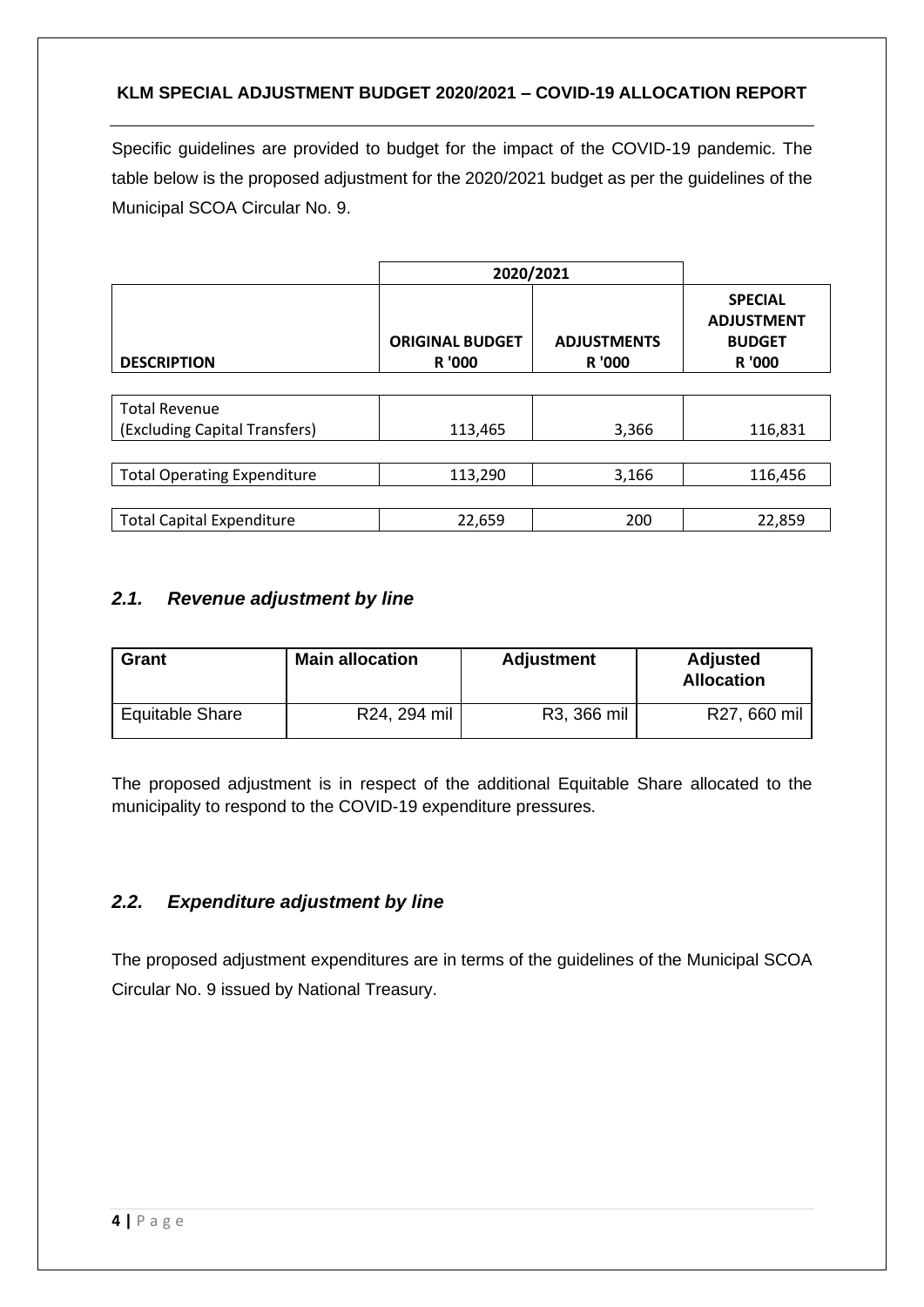|                                 | Budget Year 2020/21    |                    |                        |
|---------------------------------|------------------------|--------------------|------------------------|
| <b>Description</b>              | <b>Original Budget</b> | <b>Adjustments</b> | <b>Adjusted Budget</b> |
|                                 | <b>R'000</b>           | <b>R'000</b>       | <b>R'000</b>           |
| <b>Financial Performance</b>    |                        |                    |                        |
| Employee costs                  | 37,752                 | 650                | 38,402                 |
| Remuneration of councilors      | 2,608                  |                    | 2,608                  |
| Depreciation & asset impairment | 12,535                 | -                  | 12,535                 |
| Finance charges                 | 133                    | -                  | 133                    |
| Materials and bulk purchases    | 24,382                 | 742                | 25,124                 |
| Transfers and grants            |                        | 150                | 150                    |
| Other expenditure               | 35,880                 | 1,624              | 37,504                 |
| <b>Total Expenditure</b>        | 113,290                | 3,166              | 116,456                |

#### *Capital Expenditure:*

|                                                            | Budget Year 2020/21    |                    |                        |
|------------------------------------------------------------|------------------------|--------------------|------------------------|
| <b>Description</b>                                         | <b>Original Budget</b> | <b>Adjustments</b> | <b>Adjusted Budget</b> |
|                                                            | <b>R'000</b>           | <b>R'000</b>       | <b>R'000</b>           |
| Capital expenditure & funds sources<br>Capital expenditure |                        |                    |                        |
| Transfers recognised - capital                             | 18,020                 | -                  | 18,020                 |
| Borrowing                                                  |                        | -                  |                        |
| Internally generated funds                                 | 4,639                  | 200                | 4,839                  |
| Total sources of capital funds                             | 22,659                 | 200                | 22,859                 |

## <span id="page-4-0"></span>**3. CONCLUSION**

Kgatelopele Local Municipality must ensure the COVID 19 funding and expenditure are ring fenced (isolated) and classified correctly in terms of the mSCOA chart when budgeting and transacting. This will assist with reporting on COVID-19, as well as with the compilation and